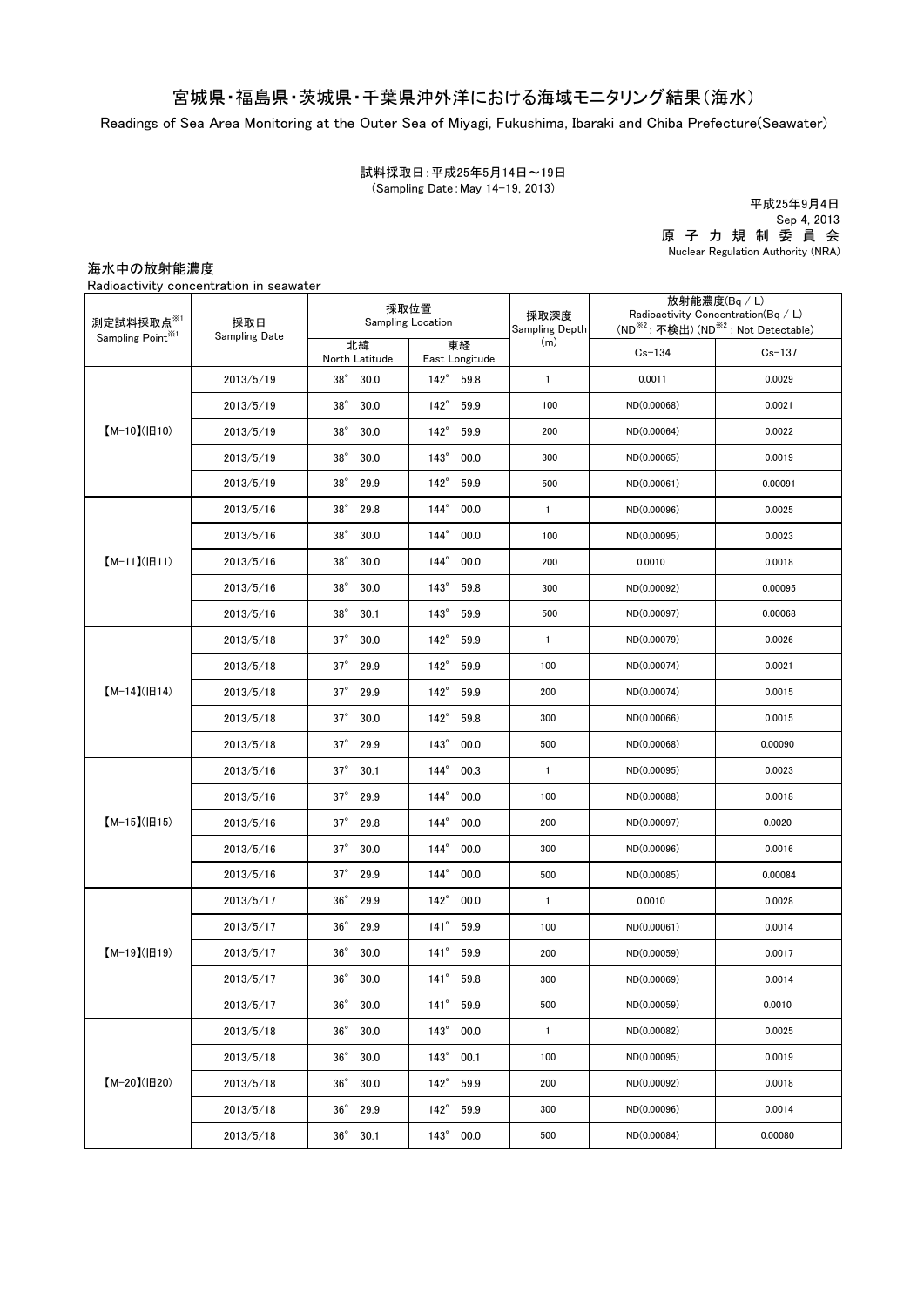| 測定試料採取点※1<br>Sampling Point <sup>※1</sup> | 採取日<br><b>Sampling Date</b> | 採取位置<br>Sampling Location |                       | 採取深度<br><b>Sampling Depth</b> | 放射能濃度(Bq / L)<br>Radioactivity Concentration(Bq / L)<br>(ND <sup>※2</sup> : 不検出) (ND <sup>※2</sup> : Not Detectable) |            |
|-------------------------------------------|-----------------------------|---------------------------|-----------------------|-------------------------------|----------------------------------------------------------------------------------------------------------------------|------------|
|                                           |                             | 北緯<br>North Latitude      | 東経<br>East Longitude  | (m)                           | $Cs - 134$                                                                                                           | $Cs - 137$ |
| $[M-21](H21)$                             | 2013/5/15                   | $36^{\circ}$<br>30.0      | 144° 00.0             | $\overline{1}$                | ND(0.00068)                                                                                                          | 0.0019     |
|                                           | 2013/5/15                   | $36^\circ$<br>29.9        | 144° 00.0             | 100                           | ND(0.00069)                                                                                                          | 0.0026     |
|                                           | 2013/5/15                   | $36^\circ$<br>29.9        | $143^\circ$<br>59.9   | 200                           | 0.0026                                                                                                               | 0.0056     |
|                                           | 2013/5/15                   | $36^\circ$<br>29.9        | $144^\circ$<br>00.1   | 300                           | 0.0013                                                                                                               | 0.0043     |
|                                           | 2013/5/15                   | $36^\circ$<br>29.9        | 144° 00.0             | 500                           | ND(0.00064)                                                                                                          | 0.0015     |
| $[M-25](IB25)$                            | 2013/5/14                   | $35^\circ$<br>29.9        | $142^\circ$<br>00.0   | $\mathbf{1}$                  | ND(0.0010)                                                                                                           | 0.0016     |
|                                           | 2013/5/14                   | $35^\circ$<br>30.0        | $142^{\circ}$<br>00.0 | 100                           | ND(0.00092)                                                                                                          | 0.0022     |
|                                           | 2013/5/14                   | $35^\circ$<br>29.9        | $142^\circ$<br>00.0   | 200                           | 0.0020                                                                                                               | 0.0044     |
|                                           | 2013/5/14                   | $35^\circ$<br>30.0        | $142^\circ$<br>00.0   | 300                           | ND(0.00094)                                                                                                          | 0.0031     |
|                                           | 2013/5/14                   | $35^\circ$<br>29.9        | $142^\circ$<br>00.0   | 500                           | ND(0.00087)                                                                                                          | 0.0012     |
| $[M-26](H26)$                             | 2013/5/14                   | $35^\circ$<br>29.9        | $142^\circ$<br>59.9   | $\mathbf{1}$                  | ND(0.00069)                                                                                                          | 0.0020     |
|                                           | 2013/5/14                   | $35^\circ$<br>29.6        | 143° 00.9             | 100                           | ND(0.00065)                                                                                                          | 0.0025     |
|                                           | 2013/5/14                   | $35^\circ$<br>29.8        | $143^\circ$<br>00.0   | 200                           | 0.0011                                                                                                               | 0.0036     |
|                                           | 2013/5/14                   | $35^\circ$<br>29.9        | $142^\circ$<br>59.8   | 300                           | 0.0011                                                                                                               | 0.0034     |
|                                           | 2013/5/14                   | $35^\circ$<br>29.9        | 143° 00.1             | 500                           | ND(0.00085)                                                                                                          | 0.0015     |
| $[M-27]( B27)$                            | 2013/5/15                   | $35^\circ$<br>30.0        | $143^\circ$<br>59.8   | $\mathbf{1}$                  | ND(0.00094)                                                                                                          | 0.0022     |
|                                           | 2013/5/15                   | $35^\circ$<br>30.0        | $144^\circ$<br>00.0   | 100                           | ND(0.00096)                                                                                                          | 0.0030     |
|                                           | 2013/5/15                   | $35^\circ$<br>30.0        | $144^\circ$<br>00.0   | 200                           | 0.0012                                                                                                               | 0.0044     |
|                                           | 2013/5/15                   | $35^\circ$<br>30.0        | $143^\circ$<br>59.9   | 300                           | ND(0.0010)                                                                                                           | 0.0027     |
|                                           | 2013/5/15                   | $35^\circ$<br>29.9        | 143° 59.9             | 500                           | ND(0.00089)                                                                                                          | 0.0021     |

※1 【 】内の番号は、図の測点番号に対応。

※1 The character enclosed in parentheses indicates Sampling Point in figure.

※2 NDの記載は、海水の放射能濃度の検出値が検出下限値を下回る場合。

※2 ND indicates the case that the detected radioactivity concentration in seawater was lower than the detection limits.

\* 原子力規制委員会の委託事業により、(公財)海洋生物環境研究所が採取した試料を(公財)日本分析センターが分析。

\* The samples of seawater collected by Marine Ecology Research Institute (MERI) were analyzed by Japan Chemical Analysis Center on the request of Nuclear Regulation Authority (NRA).

\* 「水浴場の放射性物質に関する指針について(改訂版)」(環境省)において、自治体等が水浴場開設の判断を行う際に考慮する、水浴場の放射性物質に 係る水質の目安は、以下のとおり。

-放射性セシウム(放射性セシウム134及び放射性セシウム137の合計)が10Bq/L以下

\* "Guidelines for Radioactive Substances in Bathing Areas" released by Ministry of Environment gives an indication of the water quality for municipalities to open bathing areas as follows :

- The concentration of radioactive Cs (Cs-134 and Cs-137) is lower than or equal to 10 Bq/L

(参考)

平成20-22年度「海洋環境放射能総合評価事業」の福島第一海域(福島第一発電所から約25km付近)の環境放射能調査の結果: Cs-137:0.0012~0.0019Bq/L

(Reference)

The result of the environmental radioactivity measurement in the seawater around Fukushima Dai-ichi NPP (around 25km distance from Fukushima Dai-ichi NPP)shown in the report "Oceanic Environmental Radioactivity Synthesis Evaluation Business " FY 2008-2010 : Cs-137:0.0012~0.0019 Bq/L